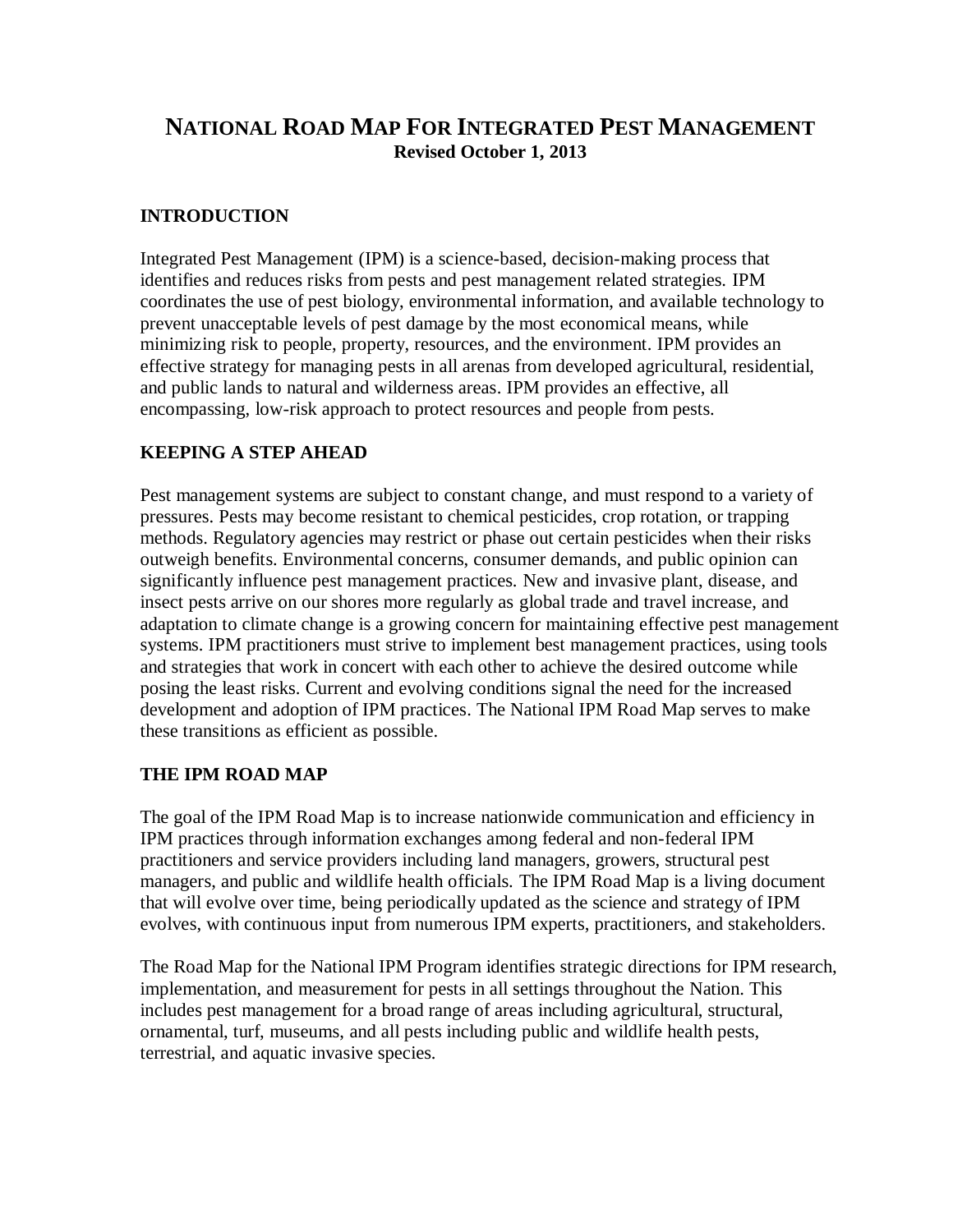# **NATIONAL IPM PROGRAM GOALS**

The goal of the National IPM Program is to improve the economic benefits of adopting IPM practices and to reduce risks to human health and the environment caused by the pests themselves or by pest management practices. The components of the goals for IPM are further described below.

IPM originally began in the agricultural arena; however, using knowledge from IPM successes in agricultural settings, federal and state governments have broadened their focus on the interface between pests, pest management, and the human environment, including residential, recreational and institutional facilities and natural wild land areas. Through state and federal cooperation, a successful IPM in Schools program exists. The impact of exotic invasive species in natural environments received national attention and Federal support when Executive Order (EO) 13112 on Invasive Species was signed by President Clinton in 1999. This EO established the National Invasive Species Council to ensure that Federal programs and activities to prevent and control invasive species are coordinated, effective and efficient (see [www.invasivespecies.gov\)](http://www.invasivespecies.gov/). Federal and state agencies are coordinating efforts and developing programs and policies towards this effort. IPM programs are under development at all levels to mitigate the impact of pest organisms.

The National IPM Program focuses its efforts in three areas- production agriculture, natural resources, and residential and public areas. At the core of each area lies a requirement for building and maintaining research, education, and extension programs that focus on the priorities of the National IPM Road Map.

# **IPM FOCUS AREAS**

#### **Production agriculture**

IPM experts, practitioners, and stakeholders expect that systems will be further developed for food, fiber and ornamental crops that harness the full diversity of cost effective pest management tactics, and improve their efficiency and effectiveness. By implementing practices that prevent, avoid, or mitigate pest attack, these IPM systems have reduced negative impacts on the production areas and associated environments by minimizing impairments to, among other areas, water quality. An important priority is the development and implementation of economical, effective, and environmentally sound IPM systems for crops and commodities consumed by humans for food and fiber. Fruits, vegetables and other specialty crops make up a major portion of the human diet and require high labor input for production. IPM programs in these agricultural systems will help maintain high quality produce, and at the same time protect agricultural workers by keeping pesticide exposures within acceptable safety standards. The priority in this area is to develop alternative pest management tactics that have major economic benefits, while also protecting public health, agricultural workers, and the environment.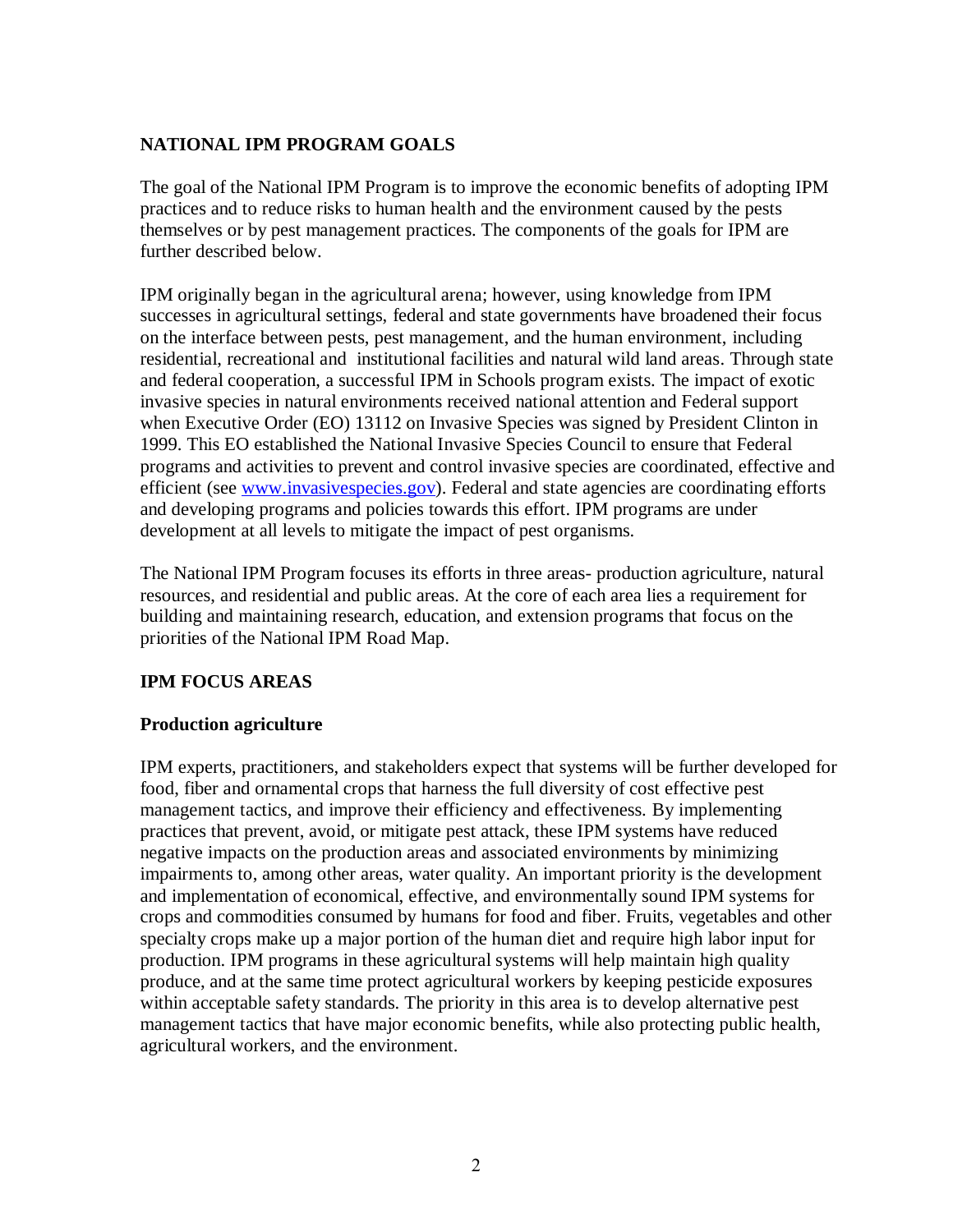#### **Natural resources and recreational environments**

Our nation's forests, national parks, wildlife refuges, natural areas and public land resources and ecosystems are under constant pressure from native pests, encroaching nonnative invasive species and climate change. Invasive species diminish habitat quality, diversity for wildlife, suitable grazing for livestock, and other uses of public lands and natural areas. Additionally, Americans spend large amounts of leisure time in natural and recreational environments such as lakes, streams, and parks. Greater efforts are required to develop and quantify the impact of IPM programs in these environments. It is critical to protect public health and ecosystem function and minimize adverse environmental effects on natural areas associated with invasive species and the management options available, while maintaining functional and aesthetic standards.

#### **Residential and public areas**

The greatest general population exposure to pests and the tactics used to control them occurs where people live, work, attend school, and play. IPM programs for schools and public buildings have already been very successful and are excellent examples of education and implementation programs designed for institutional facilities. Priorities in this area include enhanced collaboration and coordination to expand these programs to other public institutions. Residential/structural environments require different tools and educational materials than schools. Multifamily public housing structures present particular challenges. Expanding IPM programs in these areas would reduce human health risks posed by pests and mitigate the adverse environmental effects of pest management practices. Preventing and controlling bed bug infestations in multifamily and other public housing and other built environments is a high priority.

# **FUTURE DIRECTION**

#### **Improve cost-benefit analyses when adopting IPM practices**

Improving the overall benefits resulting from the adoption of IPM practices is a critical component of the National IPM Program. Conducting a cost-benefit analysis of proposed IPM strategies is not based solely on the monetary costs. It is based on four main parameters: monetary, environmental/ecological health and function, aesthetic benefits, and human health protection.

While there may be many benefits from adoption of IPM practices, if new IPM programs do not appear to be as economically beneficial as practices already in place, they are not likely to be adopted. Risks and benefits also need to be defined and determined. A major factor in the adoption of IPM programs is whether the benefit to humans and the broader natural systems outweighs the cost in implementing an IPM practice. Evaluation of the short- and long-term risks and benefits is needed.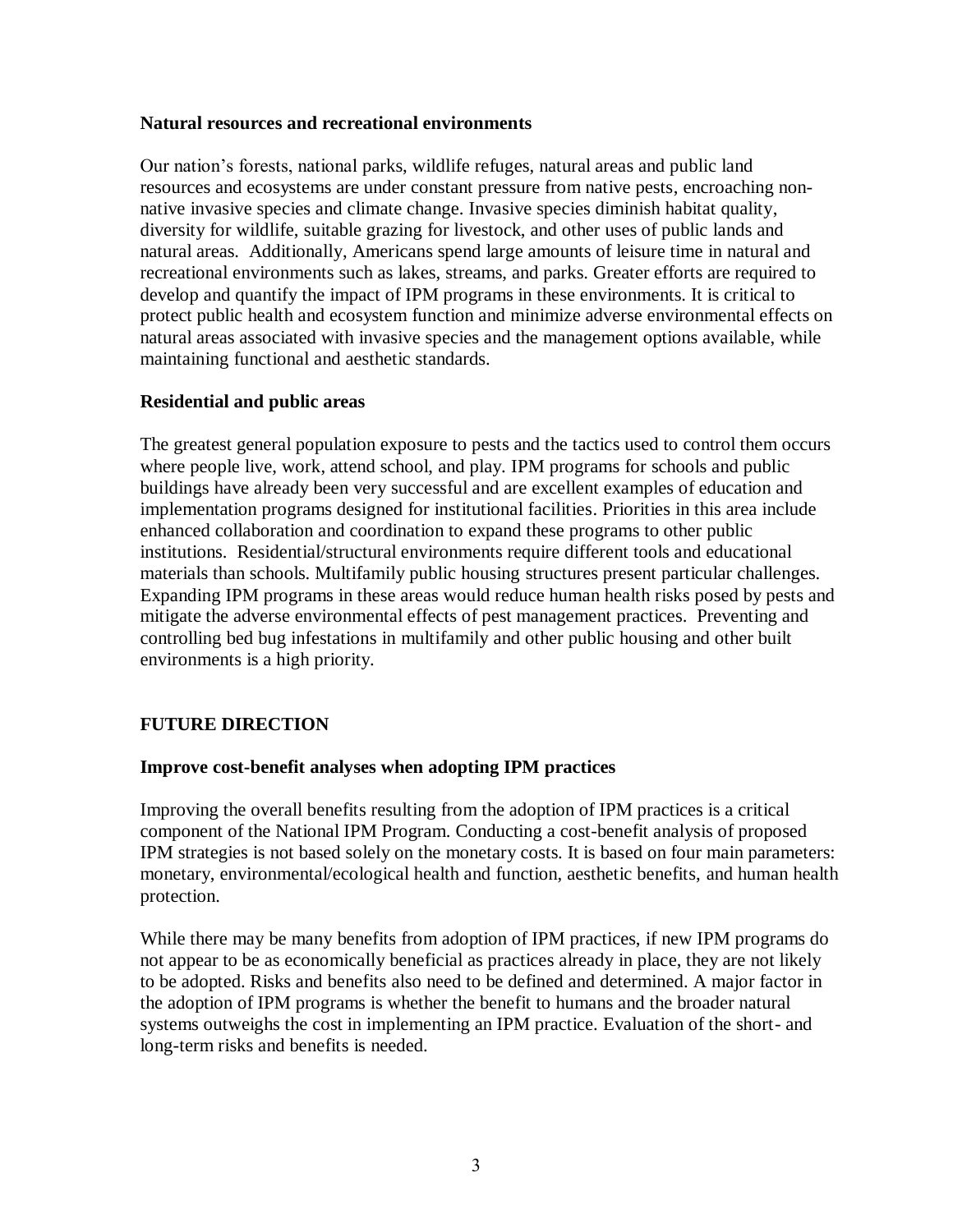### **Reduce potential human health risks from pests and related management strategies**

IPM plays a major role in human health protection. Public health is dependent upon a continual supply of affordable, high quality food. IPM protects human health through its contribution to food security and safety by reducing potential health risks and enhancing worker safety. IPM also protects human health directly by providing a framework for successful public health protection strategies for disease vectors. Success in reducing the health risks from pest management practices were historically measured by tracking changes in the annual amount of pesticides used in the United States. While pesticide use information is relatively easy to collect in some instances, it is a poor indicator of human health risk when used alone. In other cases (e.g., public health pesticides), such data are lacking. Both situations call for more advanced systems of measurement.

# **Minimize adverse environmental effects from pests and related management strategies**

IPM programs are designed to protect agricultural, urban and natural resource environments from the encroachment of native and non-native pest species while minimizing adverse effects on soil, water, air, and non-target organisms. IPM practices in agriculture promote a healthy crop environment while conserving organisms that are beneficial to those agricultural systems, including pollinators and natural enemies. By reducing off-target impacts, IPM also helps to maximize the positive contributions that agricultural land use can make to watershed health and function. IPM practices are used to suppress invasive species in natural wetlands ecosystems; the non-native invasive purple loosestrife, for example, is managed using a spot application of low risk herbicide application for short-term control in conjunction with the release of biological control agents for long-term management.

# **RESEARCH, TECHNICAL DEVELOPMENT, EDUCATION, IMPLEMENTATION**

In order to continue IPM development and adoption it is critical to enhance investment in: 1) new strategies and tactics for pest management, 2) public and private education infrastructure, and 3) adoption and implementation of IPM.

#### **Research Needs**

Research needs in IPM range from basic investigations of pest biology to the development of new pest management strategies. For example, the Federal Bed Bug Strategy will be consulted to identify areas of strategic collaboration, such as creating a mechanism for tracking bed bug infestations across the Nation. The following list illustrates some of the research needs for the National IPM Program:

- Clarify pest biology and host/pest/climate interactions to identify vulnerable cropping systems and stages in the pest life cycle to target.
- Develop advanced management tactics for specific settings (e.g., crops, parks, homes, workplaces) that prevent or avoid pest attack.
- Develop economical high-resolution environmental and biological monitoring systems to enhance our capabilities to predict pest incidence, evaluate rates of change over time, estimate damage, and identify valid action thresholds.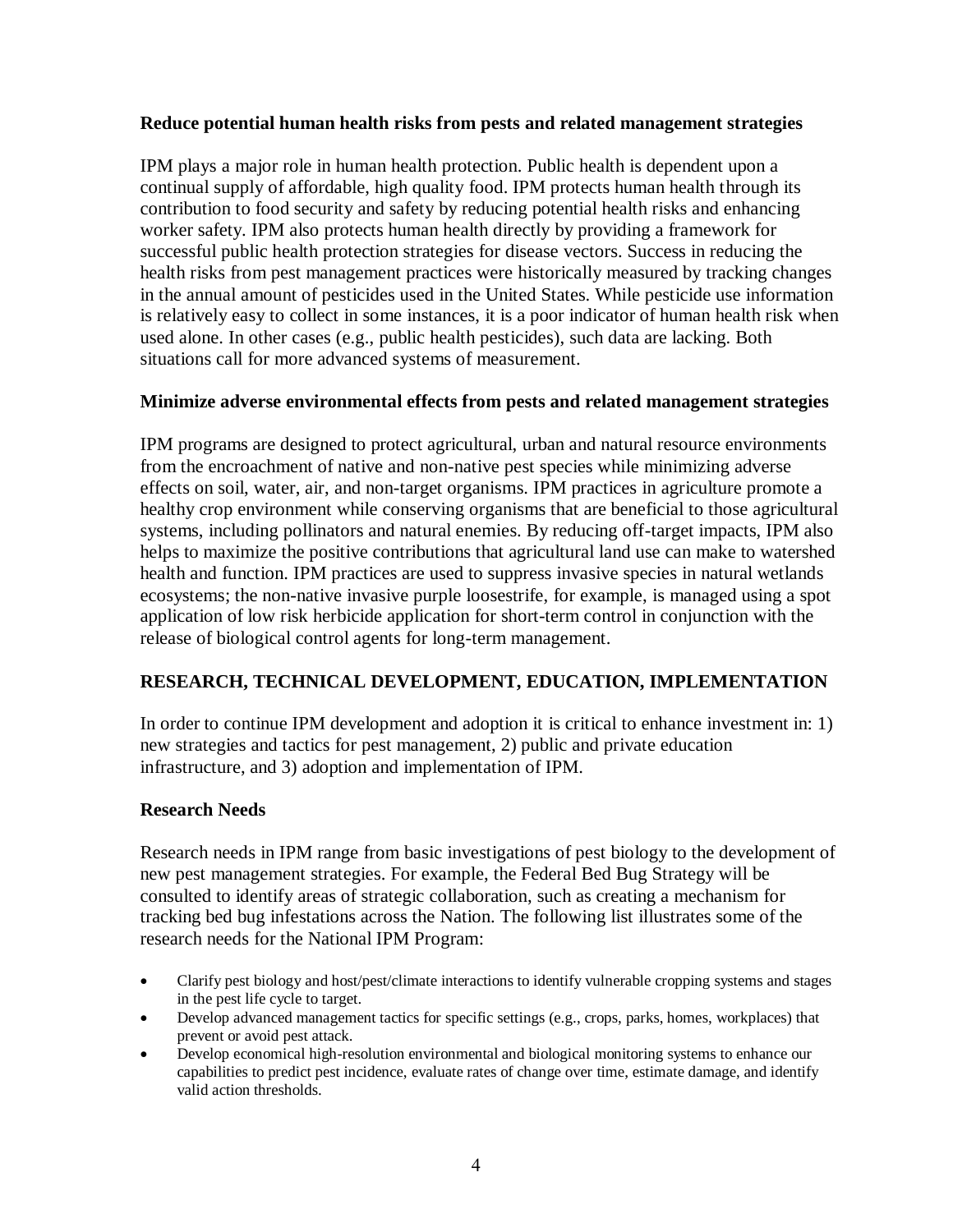- Develop new diagnostic tools, particularly for plant diseases and for detection of pesticide resistance in pest populations, including weeds.
- Develop new generation low-risk suppression tactics including biological control and products of traditional breeding and biotechnology.
- Improve action thresholds for vector borne diseases and provide mechanisms for local vector borne disease control agencies to adequately monitor pest populations to predict possible outbreaks and implement low risk approaches to prevent pest outbreaks.
- Improve the efficiency of suppression tactics and demonstrate least-cost options and pest management alternatives.
- Develop new delivery methods designed to expand the options for IPM implementation.
- Develop more thorough understanding of non-target impacts of pest management tactics and means of mitigating those impacts.
- Develop diagnostic tools for identifying and differentiating strains or races of pathogens or invasive species in certain geographies and crops.
- Expand web-based information resources of major crop-pest systems using electronic media applications and capabilities.
- Integrate postharvest pest management approaches to food grains and food products both in field and in storage.
- Assess success in resistance management of weeds, insects, microbial and fungal pathogens for specific commodities or programs.

#### **Technical Development**

While there has been dramatic improvement in pest management practices during the last four decades, there continues to be a critical need for new options that provide effective, economical and environmentally sound management of pest populations. A parallel need is to provide science-based information concerning the risks and benefits of IPM to the public. Meeting this need will facilitate support and informed discussion and involvement from stakeholders and consumers who understand the benefits of public investment in IPM programs.

#### **Education**

A diverse and evolving pest complex requires a cadre of trained individuals with enhanced management skills that ensure human health and environmental protection. It is important for practitioners to acquire new skills to conduct research and implement IPM strategies using new technologies, including genetic engineering, reduced risk pesticides, cultural practices, and biocontrols.

A Federal Agency IPM Training Program should be implemented. This program would provide state-of-the-art training to Federal IPM Practitioners equipping them with basic IPM principles as well as advanced skills through courses in various technical categories.

Significant effort is also needed for IPM education programs at U.S. universities to ensure training for the next generation of IPM scientists and practitioners.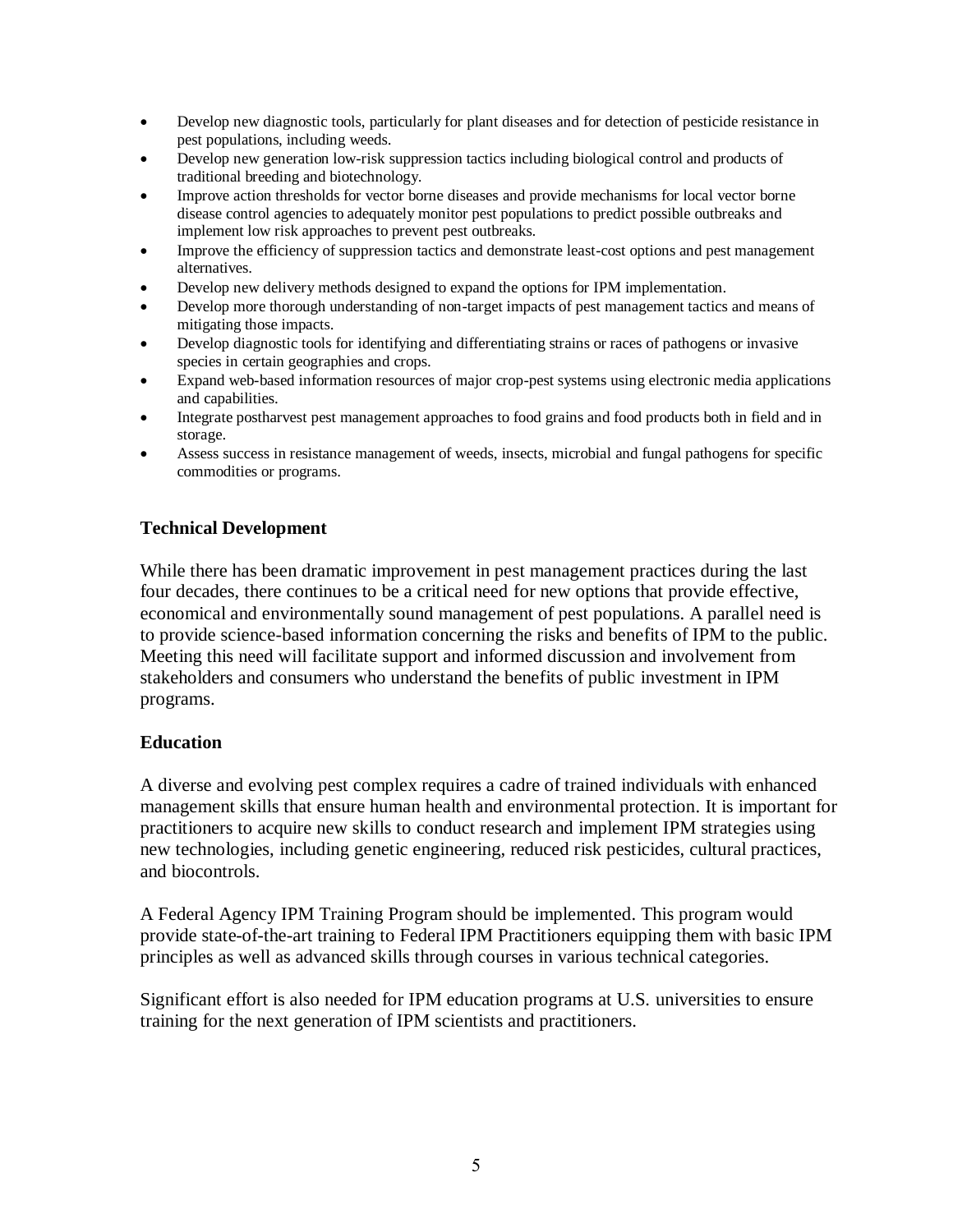### **Adoption and Implementation of IPM**

Agricultural producers, natural resource managers, and homeowners must willingly adopt IPM practices for these programs to reach their full potential. Concurrently, the public must have information to fully understand these programs. The following activities will contribute to the adoption of IPM:

- Develop user incentives for IPM adoption reflecting the value of IPM to society and reduced risks to users. Work with existing risk management programs including federal crop insurance, and incentive programs such as the Natural Resource Conservation Service's Environmental Quality Incentives Program (EQIP) and other farm program payments to fully incorporate IPM tactics as rewarded practices.
- Provide educational opportunities for IPM specialists to learn new communication skills that enable them to engage new and unique audiences having specific language, location, strategy, or other special needs.
- Create public awareness and understanding of IPM programs and their economic, health and environmental benefits, through education programs in schools, colleges, and the workplace, and through creative use of mass media.
- Leverage federal and state resources to enable on-site research, extension, education and training for end users to ensure long-term adoption and implementation of IPM practices.
- Ensure a multi-directional flow of pest management information by expanding existing and developing new collaborative relationships with public and private sector cooperators.
- Spotlight successful IPM programs.

# **MEASURING PERFORMANCE OF THE NATIONAL IPM PROGRAM**

Government at the federal and state levels through policies, directives, rules, regulations, and laws is placing high priority on the development and implementation of accountability systems. Such systems are based on performance measurements, including setting goals and objectives and measuring achievement. Accordingly, federally funded IPM program activity performance must be evaluated.

The establishment of measurable IPM goals and the development of methods to measure progress toward achieving the goals should be appropriate to the specific IPM activity undertaken. Performance measures may be conducted on a pilot scale or on a geographic scale and scope that corresponds to an IPM program or activity. Examples of potential performance measures are as follows:

#### **Outcome: The adoption of IPM practices improves economic benefits to users.**

#### *Performance Measures:*

- In cooperation with the National Agricultural Statistics Service, design a national IPM practices adoption survey based on IPM protocols designed for specific commodities or sites within program priorities.
- Evaluate IPM programs on their ability to improve economic benefits using pilot studies within specific program priority sites and project these economic results to a regional or national basis to predict largescale impacts using results of the practices adoption survey.
- Develop measures of public awareness of IPM.